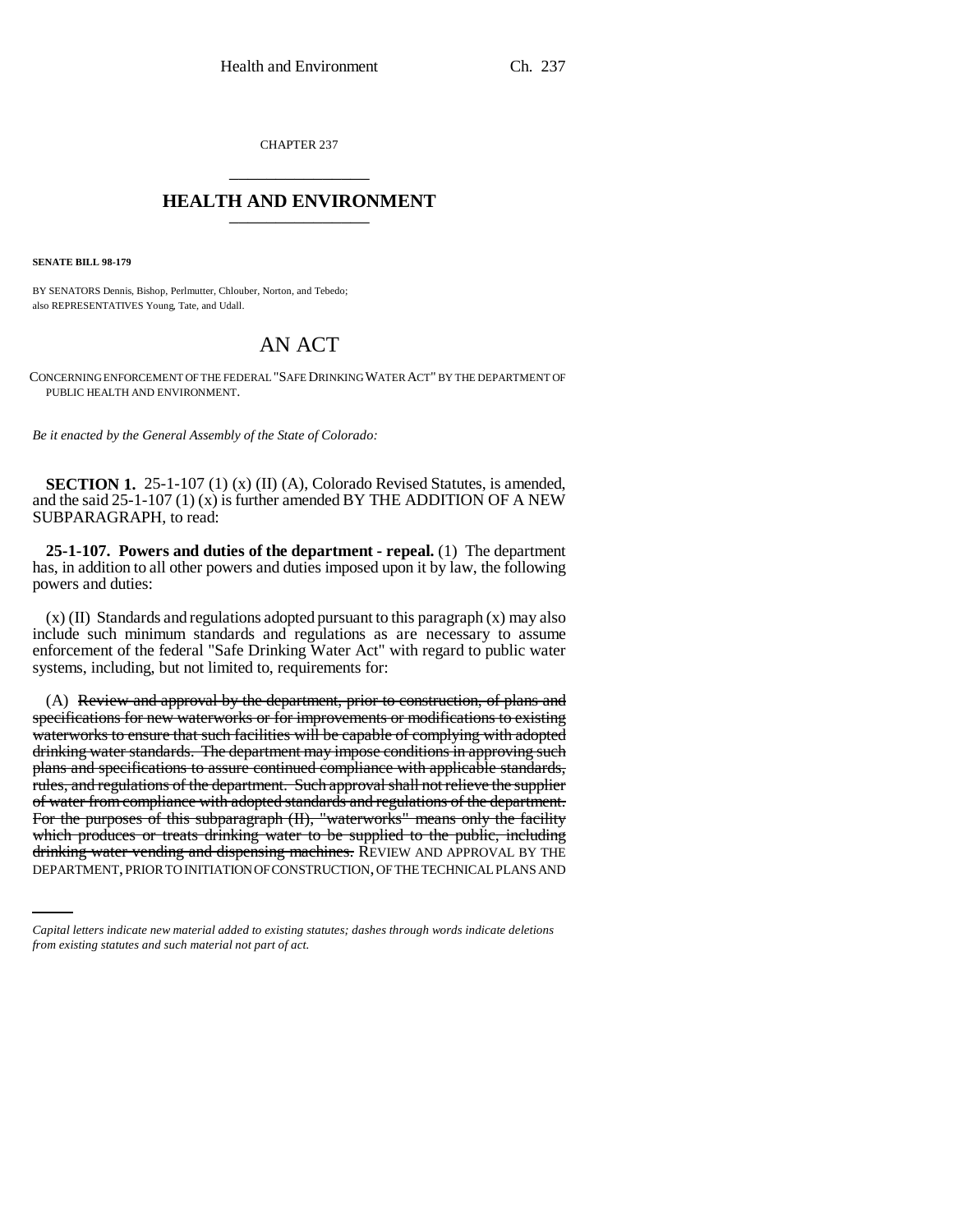## Ch. 237 Health and Environment

SPECIFICATIONS, LONG-TERM FINANCIAL PLANS, AND OPERATIONS AND MANAGEMENT PLANS FOR ANY NEW WATERWORKS OR TECHNICAL PLANS AND SPECIFICATIONS FOR SUBSTANTIAL MODIFICATIONS TO EXISTING WATERWORKS. FOR THE PURPOSES OF THIS SUBPARAGRAPH (II), "WATERWORKS" MEANS THE FACILITIES THAT ARE DIRECTLY INVOLVED IN THE PRODUCTION, TREATMENT, OR DISTRIBUTION OF WATER FOR PUBLIC WATER SYSTEMS, AS DEFINED IN SECTION 141.2 OF THE NATIONAL PRIMARY DRINKING WATER REGULATIONS. THE DEPARTMENT SHALL APPROVE THOSE NEW OR SUBSTANTIALLY MODIFIED WATERWORKS IT DETERMINES ARE CAPABLE OF COMPLYING WITH THE COLORADO PRIMARY DRINKING WATER REGULATIONS.

(IX) (A) TO ASSIST SUPPLIERS OF WATER IN THE STATE WITH MEETING THEIR RESPONSIBILITIES WITH RESPECT TO PROTECTION OF PUBLIC HEALTH, THE DEPARTMENT, IN THE NAME OF THE STATE AND TO THE EXTENT THAT STATE FUNDS ARE APPROPRIATED THEREFOR, MAY ENTER INTO CONTRACTS WITH BOTH GOVERNMENTAL AND NOT-FOR-PROFIT PUBLIC WATER SYSTEMS, AS DEFINED IN SUBPARAGRAPH (V) OF THIS PARAGRAPH (x), OR TO COUNTIES REPRESENTING UNINCORPORATED AREAS, WHICH SERVE A POPULATION OF NOT MORE THAN FIVE THOUSAND PEOPLE, TO GRANT MONEYS FOR PROJECTS INCLUDING THE PLANNING, DESIGN, AND CONSTRUCTION OF WATER TREATMENT SYSTEMS.

(B) THE DEPARTMENT MAY USE UP TO FIVE PERCENT OF THE APPROPRIATED FUNDS FOR THE ADMINISTRATION AND MANAGEMENT OF SUCH PROJECT GRANTS.

(C) THE STATE BOARD OF HEALTH SHALL PROMULGATE RULES FOR THE ADMINISTRATION OF ANY APPROPRIATED GRANT MONEYS AND FOR PRIORITIZING PROPOSED WATER TREATMENT SYSTEM PROJECTS BASED UPON PUBLIC HEALTH IMPACT AND COMPLIANCE WITH APPLICABLE REGULATIONS.

(D) DURING THE GRANT APPLICATION PROCESS, THE DEPARTMENT SHALL SEEK FROM THE DIVISION OF LOCAL GOVERNMENT IN THE DEPARTMENT OF LOCAL AFFAIRS A FISCAL ANALYSIS OF THE APPLYING ENTITY TO DETERMINE FINANCIAL NEED. BASED UPON ITS FISCAL ANALYSIS, THE DIVISION OF LOCAL GOVERNMENT SHALL ISSUE OR DENY A CERTIFICATE OF FINANCIAL NEED. IF A CERTIFICATE OF FINANCIAL NEED IS ISSUED, THE DEPARTMENT MAY AUTHORIZE A STATE GRANT TO THE PROJECT IN ACCORDANCE WITH THE PROJECT PRIORITIZATION ADOPTED BY THE DEPARTMENT.

**SECTION 2.** 25-1-114.1 (1), Colorado Revised Statutes, is amended, and the said 25-1-114.1 is further amended BY THE ADDITION OF A NEW SUBSECTION, to read:

**25-1-114.1. Civil remedies and penalties.** (1) The division of administration of the department may institute a civil action OR ADMINISTRATIVE ACTION, AS DESCRIBED IN SUBSECTION  $(2.5)$  OF THIS SECTION, against any person who violates a final enforcement order of the department issued for a violation of any minimum general sanitary standard or regulation adopted pursuant to section 25-1-107 (1) (x). Such CIVIL action shall be brought in the district court of the county in which the violation of the standard or regulation is alleged to have occurred.

(2.5) (a) ANY PERSON WHO VIOLATES ANY MINIMUM GENERAL SANITARY STANDARD AND REGULATION PROMULGATED PURSUANT TO SECTION  $25$ -1-107 (1) (x) OR 25-1-114 (1) (h), OR ANY FINAL ENFORCEMENT ORDER ISSUED BY THE